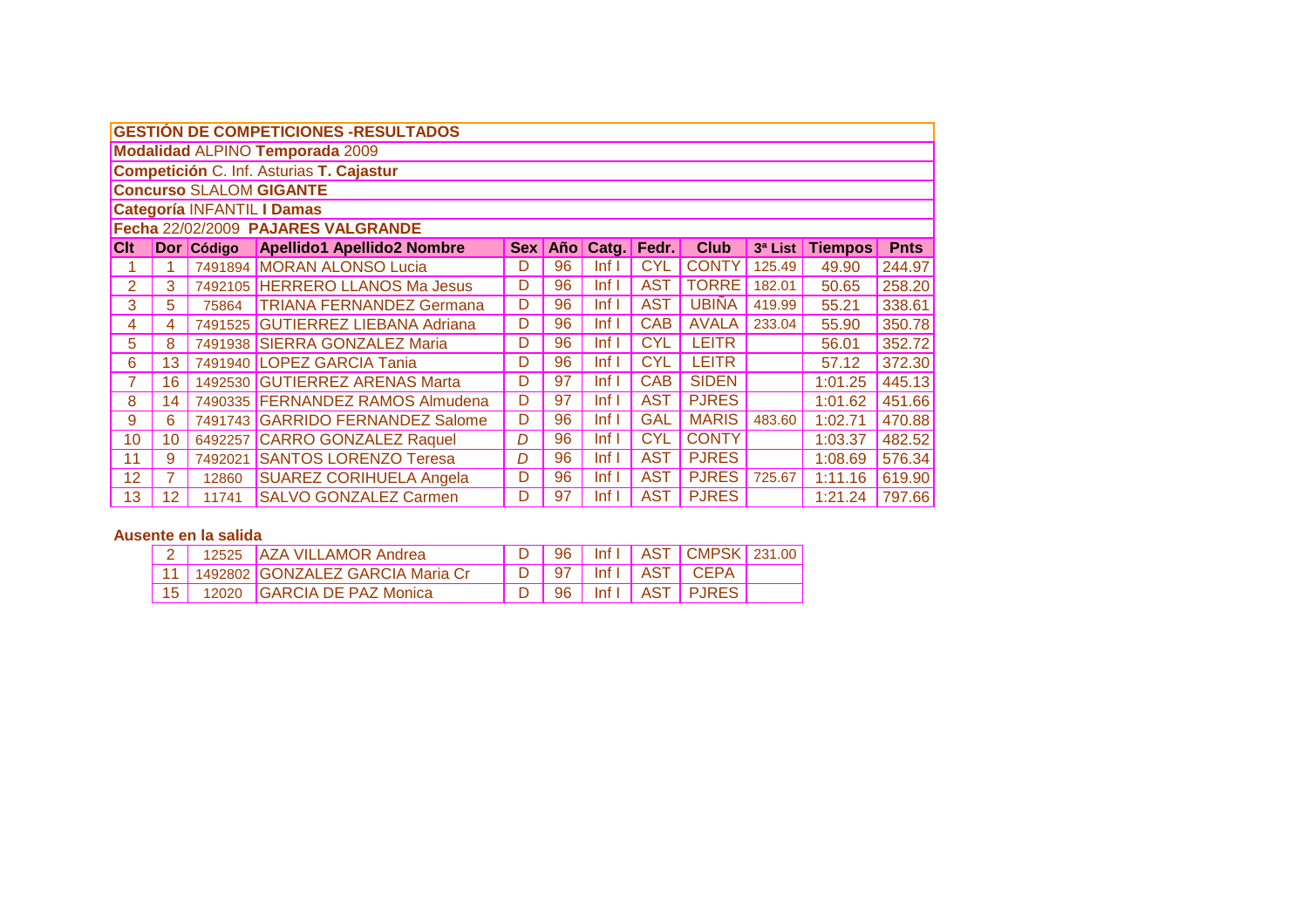| <b>GESTIÓN DE COMPETICIONES -RESULTADOS</b><br>Modalidad ALPINO Temporada 2009<br>Competición C. Inf. Asturias T. Cajastur<br><b>Concurso SLALOM GIGANTE</b><br>Categoría INFANTIL I HOMBRES<br>Fecha 22/02/2009 PAJARES VALGRANDE<br>Dor Código<br><b>Clt</b><br><b>Apellido1 Apellido2 Nombre</b><br>Año<br>Catg. Fedr.<br><b>Club</b><br><b>Tiempos</b><br><b>Sex</b><br>3ª List<br><b>Pnts</b><br><b>PRIETO FERNANDEZ Ignacio</b><br><b>CYL</b><br><b>CONTY</b><br>H<br>96<br>Inf<br>125.36<br>125.25<br>1<br>17<br>45.53<br>7491000<br><b>VILLARREAL MENDEZ Raul</b><br>$\overline{\mathsf{H}}$<br>96<br><b>GAL</b><br><b>CBZAM</b><br>$\overline{2}$<br>Inf <sub>1</sub><br>86.66<br>47.73<br>167.77<br>18<br>7491870<br>3<br>$\overline{\mathsf{H}}$<br>96<br><b>AST</b><br><b>TORRE</b><br>132.66<br><b>MARTINEZ ANTUÑA Antonio</b><br>Inf <sub>1</sub><br>20<br>48.66<br>185.75<br>7492107<br>$\overline{\mathsf{H}}$<br><b>CYL</b><br>4<br>$\overline{97}$<br>lnf<br><b>CONTY</b><br>228.42<br>206.04<br>21<br><b>CARRO LOPEZ Juan</b><br>49.71<br>6492321<br>$\overline{\mathsf{H}}$<br>96<br>lnf<br><b>CAB</b><br><b>AVALA</b><br>5<br>190.08<br>215.32<br><b>PASCUAL FERNANDEZ Mario</b><br>50.19<br>19<br>7491502<br>$\overline{\mathsf{H}}$<br>$\overline{97}$<br>lnf<br><b>AVALA</b><br>6<br><b>LOPEZ ALONSO Carlos</b><br><b>CAB</b><br>367.36<br>25<br>52.80<br>265.76<br>492073<br>$\overline{\mathsf{H}}$<br><b>CYL</b><br><b>CONTY</b><br>$\overline{7}$<br><b>CASAIS VELASCO Jesus</b><br>97<br>Inf<br>279.68<br>30<br>1492815<br>53.52<br>$\overline{\mathsf{H}}$<br>$\overline{97}$<br>lnf<br><b>AST</b><br><b>PJRES</b><br>291.80<br>8<br><b>SANZ YUS Diego</b><br>291.86<br>22<br>54.15<br>12812<br><b>GARCIA GONZALEZ Diego</b><br>96<br><b>CYL</b><br><b>LEITR</b><br>9<br>$\overline{\mathsf{H}}$<br>lnf<br>317.18<br>32<br>7491935<br>55.46<br>10<br>$\overline{\mathsf{H}}$<br><b>CYL</b><br><b>GARCIA AMIGO Emiliano</b><br>96<br>Inf<br><b>LEITR</b><br>56.32<br>333.80<br>35<br>7491937<br>$\overline{11}$<br><b>DIEZ FERNANDEZ Mario</b><br>$\overline{\mathsf{H}}$<br>97<br>lnf<br><b>AST</b><br><b>PJRES</b><br>351.97<br>42<br>57.26<br>75866<br>12<br><b>CASANUEVA ALVAREZ Carlos</b><br>Н<br>97<br>Inf <sub>1</sub><br><b>CAB</b><br><b>AVALA</b><br>58.24<br>370.91<br>27<br>7491796<br>$\overline{13}$<br><b>FERNANDEZ SILVA Ls Domingo</b><br>$\overline{\mathsf{H}}$<br>96<br><b>CYL</b><br><b>LEITR</b><br>Inf<br>58.56<br>377.09<br>31<br>7491941<br>$\overline{\mathsf{H}}$<br>14<br><b>IGLESIAS POSADA Tristan</b><br>96<br>lnf<br><b>AST</b><br><b>TORRE</b><br>380.57<br>23<br>296.06<br>58.74<br>7492104<br>15<br><b>GONZALEZ DE LA ARENA Alvaro</b><br>$\overline{\mathsf{H}}$<br>$\overline{97}$<br>lnf<br><b>AST</b><br><b>PJRES</b><br>405.50<br>43<br>1:00.03<br>12867<br>16<br><b>ALCALDE VALBUENA Carlos</b><br>H<br>97<br><b>AST</b><br><b>PJRES</b><br>413.24<br>36<br>Inf <sub>1</sub><br>1:00.43<br>1492848<br>$\overline{\mathsf{H}}$<br>17<br><b>FEO GAVELA Enrique</b><br>96<br><b>AST</b><br><b>PJRES</b><br>415.94<br>41<br>12864<br>Inf<br>1:00.57 |
|------------------------------------------------------------------------------------------------------------------------------------------------------------------------------------------------------------------------------------------------------------------------------------------------------------------------------------------------------------------------------------------------------------------------------------------------------------------------------------------------------------------------------------------------------------------------------------------------------------------------------------------------------------------------------------------------------------------------------------------------------------------------------------------------------------------------------------------------------------------------------------------------------------------------------------------------------------------------------------------------------------------------------------------------------------------------------------------------------------------------------------------------------------------------------------------------------------------------------------------------------------------------------------------------------------------------------------------------------------------------------------------------------------------------------------------------------------------------------------------------------------------------------------------------------------------------------------------------------------------------------------------------------------------------------------------------------------------------------------------------------------------------------------------------------------------------------------------------------------------------------------------------------------------------------------------------------------------------------------------------------------------------------------------------------------------------------------------------------------------------------------------------------------------------------------------------------------------------------------------------------------------------------------------------------------------------------------------------------------------------------------------------------------------------------------------------------------------------------------------------------------------------------------------------------------------------------------------------------------------------------------------------------------------------------------------------------------------------------------------------------------------------------------------------------------------------------------------------------------------------------------------------------------------------------------------------------------------------------------------------------------------------------------------------------------------------------------------------------------------------|
|                                                                                                                                                                                                                                                                                                                                                                                                                                                                                                                                                                                                                                                                                                                                                                                                                                                                                                                                                                                                                                                                                                                                                                                                                                                                                                                                                                                                                                                                                                                                                                                                                                                                                                                                                                                                                                                                                                                                                                                                                                                                                                                                                                                                                                                                                                                                                                                                                                                                                                                                                                                                                                                                                                                                                                                                                                                                                                                                                                                                                                                                                                                        |
|                                                                                                                                                                                                                                                                                                                                                                                                                                                                                                                                                                                                                                                                                                                                                                                                                                                                                                                                                                                                                                                                                                                                                                                                                                                                                                                                                                                                                                                                                                                                                                                                                                                                                                                                                                                                                                                                                                                                                                                                                                                                                                                                                                                                                                                                                                                                                                                                                                                                                                                                                                                                                                                                                                                                                                                                                                                                                                                                                                                                                                                                                                                        |
|                                                                                                                                                                                                                                                                                                                                                                                                                                                                                                                                                                                                                                                                                                                                                                                                                                                                                                                                                                                                                                                                                                                                                                                                                                                                                                                                                                                                                                                                                                                                                                                                                                                                                                                                                                                                                                                                                                                                                                                                                                                                                                                                                                                                                                                                                                                                                                                                                                                                                                                                                                                                                                                                                                                                                                                                                                                                                                                                                                                                                                                                                                                        |
|                                                                                                                                                                                                                                                                                                                                                                                                                                                                                                                                                                                                                                                                                                                                                                                                                                                                                                                                                                                                                                                                                                                                                                                                                                                                                                                                                                                                                                                                                                                                                                                                                                                                                                                                                                                                                                                                                                                                                                                                                                                                                                                                                                                                                                                                                                                                                                                                                                                                                                                                                                                                                                                                                                                                                                                                                                                                                                                                                                                                                                                                                                                        |
|                                                                                                                                                                                                                                                                                                                                                                                                                                                                                                                                                                                                                                                                                                                                                                                                                                                                                                                                                                                                                                                                                                                                                                                                                                                                                                                                                                                                                                                                                                                                                                                                                                                                                                                                                                                                                                                                                                                                                                                                                                                                                                                                                                                                                                                                                                                                                                                                                                                                                                                                                                                                                                                                                                                                                                                                                                                                                                                                                                                                                                                                                                                        |
|                                                                                                                                                                                                                                                                                                                                                                                                                                                                                                                                                                                                                                                                                                                                                                                                                                                                                                                                                                                                                                                                                                                                                                                                                                                                                                                                                                                                                                                                                                                                                                                                                                                                                                                                                                                                                                                                                                                                                                                                                                                                                                                                                                                                                                                                                                                                                                                                                                                                                                                                                                                                                                                                                                                                                                                                                                                                                                                                                                                                                                                                                                                        |
|                                                                                                                                                                                                                                                                                                                                                                                                                                                                                                                                                                                                                                                                                                                                                                                                                                                                                                                                                                                                                                                                                                                                                                                                                                                                                                                                                                                                                                                                                                                                                                                                                                                                                                                                                                                                                                                                                                                                                                                                                                                                                                                                                                                                                                                                                                                                                                                                                                                                                                                                                                                                                                                                                                                                                                                                                                                                                                                                                                                                                                                                                                                        |
|                                                                                                                                                                                                                                                                                                                                                                                                                                                                                                                                                                                                                                                                                                                                                                                                                                                                                                                                                                                                                                                                                                                                                                                                                                                                                                                                                                                                                                                                                                                                                                                                                                                                                                                                                                                                                                                                                                                                                                                                                                                                                                                                                                                                                                                                                                                                                                                                                                                                                                                                                                                                                                                                                                                                                                                                                                                                                                                                                                                                                                                                                                                        |
|                                                                                                                                                                                                                                                                                                                                                                                                                                                                                                                                                                                                                                                                                                                                                                                                                                                                                                                                                                                                                                                                                                                                                                                                                                                                                                                                                                                                                                                                                                                                                                                                                                                                                                                                                                                                                                                                                                                                                                                                                                                                                                                                                                                                                                                                                                                                                                                                                                                                                                                                                                                                                                                                                                                                                                                                                                                                                                                                                                                                                                                                                                                        |
|                                                                                                                                                                                                                                                                                                                                                                                                                                                                                                                                                                                                                                                                                                                                                                                                                                                                                                                                                                                                                                                                                                                                                                                                                                                                                                                                                                                                                                                                                                                                                                                                                                                                                                                                                                                                                                                                                                                                                                                                                                                                                                                                                                                                                                                                                                                                                                                                                                                                                                                                                                                                                                                                                                                                                                                                                                                                                                                                                                                                                                                                                                                        |
|                                                                                                                                                                                                                                                                                                                                                                                                                                                                                                                                                                                                                                                                                                                                                                                                                                                                                                                                                                                                                                                                                                                                                                                                                                                                                                                                                                                                                                                                                                                                                                                                                                                                                                                                                                                                                                                                                                                                                                                                                                                                                                                                                                                                                                                                                                                                                                                                                                                                                                                                                                                                                                                                                                                                                                                                                                                                                                                                                                                                                                                                                                                        |
|                                                                                                                                                                                                                                                                                                                                                                                                                                                                                                                                                                                                                                                                                                                                                                                                                                                                                                                                                                                                                                                                                                                                                                                                                                                                                                                                                                                                                                                                                                                                                                                                                                                                                                                                                                                                                                                                                                                                                                                                                                                                                                                                                                                                                                                                                                                                                                                                                                                                                                                                                                                                                                                                                                                                                                                                                                                                                                                                                                                                                                                                                                                        |
|                                                                                                                                                                                                                                                                                                                                                                                                                                                                                                                                                                                                                                                                                                                                                                                                                                                                                                                                                                                                                                                                                                                                                                                                                                                                                                                                                                                                                                                                                                                                                                                                                                                                                                                                                                                                                                                                                                                                                                                                                                                                                                                                                                                                                                                                                                                                                                                                                                                                                                                                                                                                                                                                                                                                                                                                                                                                                                                                                                                                                                                                                                                        |
|                                                                                                                                                                                                                                                                                                                                                                                                                                                                                                                                                                                                                                                                                                                                                                                                                                                                                                                                                                                                                                                                                                                                                                                                                                                                                                                                                                                                                                                                                                                                                                                                                                                                                                                                                                                                                                                                                                                                                                                                                                                                                                                                                                                                                                                                                                                                                                                                                                                                                                                                                                                                                                                                                                                                                                                                                                                                                                                                                                                                                                                                                                                        |
|                                                                                                                                                                                                                                                                                                                                                                                                                                                                                                                                                                                                                                                                                                                                                                                                                                                                                                                                                                                                                                                                                                                                                                                                                                                                                                                                                                                                                                                                                                                                                                                                                                                                                                                                                                                                                                                                                                                                                                                                                                                                                                                                                                                                                                                                                                                                                                                                                                                                                                                                                                                                                                                                                                                                                                                                                                                                                                                                                                                                                                                                                                                        |
|                                                                                                                                                                                                                                                                                                                                                                                                                                                                                                                                                                                                                                                                                                                                                                                                                                                                                                                                                                                                                                                                                                                                                                                                                                                                                                                                                                                                                                                                                                                                                                                                                                                                                                                                                                                                                                                                                                                                                                                                                                                                                                                                                                                                                                                                                                                                                                                                                                                                                                                                                                                                                                                                                                                                                                                                                                                                                                                                                                                                                                                                                                                        |
|                                                                                                                                                                                                                                                                                                                                                                                                                                                                                                                                                                                                                                                                                                                                                                                                                                                                                                                                                                                                                                                                                                                                                                                                                                                                                                                                                                                                                                                                                                                                                                                                                                                                                                                                                                                                                                                                                                                                                                                                                                                                                                                                                                                                                                                                                                                                                                                                                                                                                                                                                                                                                                                                                                                                                                                                                                                                                                                                                                                                                                                                                                                        |
|                                                                                                                                                                                                                                                                                                                                                                                                                                                                                                                                                                                                                                                                                                                                                                                                                                                                                                                                                                                                                                                                                                                                                                                                                                                                                                                                                                                                                                                                                                                                                                                                                                                                                                                                                                                                                                                                                                                                                                                                                                                                                                                                                                                                                                                                                                                                                                                                                                                                                                                                                                                                                                                                                                                                                                                                                                                                                                                                                                                                                                                                                                                        |
|                                                                                                                                                                                                                                                                                                                                                                                                                                                                                                                                                                                                                                                                                                                                                                                                                                                                                                                                                                                                                                                                                                                                                                                                                                                                                                                                                                                                                                                                                                                                                                                                                                                                                                                                                                                                                                                                                                                                                                                                                                                                                                                                                                                                                                                                                                                                                                                                                                                                                                                                                                                                                                                                                                                                                                                                                                                                                                                                                                                                                                                                                                                        |
|                                                                                                                                                                                                                                                                                                                                                                                                                                                                                                                                                                                                                                                                                                                                                                                                                                                                                                                                                                                                                                                                                                                                                                                                                                                                                                                                                                                                                                                                                                                                                                                                                                                                                                                                                                                                                                                                                                                                                                                                                                                                                                                                                                                                                                                                                                                                                                                                                                                                                                                                                                                                                                                                                                                                                                                                                                                                                                                                                                                                                                                                                                                        |
|                                                                                                                                                                                                                                                                                                                                                                                                                                                                                                                                                                                                                                                                                                                                                                                                                                                                                                                                                                                                                                                                                                                                                                                                                                                                                                                                                                                                                                                                                                                                                                                                                                                                                                                                                                                                                                                                                                                                                                                                                                                                                                                                                                                                                                                                                                                                                                                                                                                                                                                                                                                                                                                                                                                                                                                                                                                                                                                                                                                                                                                                                                                        |
|                                                                                                                                                                                                                                                                                                                                                                                                                                                                                                                                                                                                                                                                                                                                                                                                                                                                                                                                                                                                                                                                                                                                                                                                                                                                                                                                                                                                                                                                                                                                                                                                                                                                                                                                                                                                                                                                                                                                                                                                                                                                                                                                                                                                                                                                                                                                                                                                                                                                                                                                                                                                                                                                                                                                                                                                                                                                                                                                                                                                                                                                                                                        |
|                                                                                                                                                                                                                                                                                                                                                                                                                                                                                                                                                                                                                                                                                                                                                                                                                                                                                                                                                                                                                                                                                                                                                                                                                                                                                                                                                                                                                                                                                                                                                                                                                                                                                                                                                                                                                                                                                                                                                                                                                                                                                                                                                                                                                                                                                                                                                                                                                                                                                                                                                                                                                                                                                                                                                                                                                                                                                                                                                                                                                                                                                                                        |
| $\overline{18}$<br>$\overline{\mathsf{H}}$<br><b>CYL</b><br><b>ALONSO GARCIA Felipe</b><br>97<br>Inf <sub>1</sub><br><b>LEITR</b><br>419.61<br>1492891<br>1:00.76<br>40                                                                                                                                                                                                                                                                                                                                                                                                                                                                                                                                                                                                                                                                                                                                                                                                                                                                                                                                                                                                                                                                                                                                                                                                                                                                                                                                                                                                                                                                                                                                                                                                                                                                                                                                                                                                                                                                                                                                                                                                                                                                                                                                                                                                                                                                                                                                                                                                                                                                                                                                                                                                                                                                                                                                                                                                                                                                                                                                                |
| H<br>97<br><b>CYL</b><br>19<br>RODRIGUEZ VALBUENA Sergio<br>Inf <sub>1</sub><br><b>CONTY</b><br>449.96<br>29<br>1492813<br>1:02.33                                                                                                                                                                                                                                                                                                                                                                                                                                                                                                                                                                                                                                                                                                                                                                                                                                                                                                                                                                                                                                                                                                                                                                                                                                                                                                                                                                                                                                                                                                                                                                                                                                                                                                                                                                                                                                                                                                                                                                                                                                                                                                                                                                                                                                                                                                                                                                                                                                                                                                                                                                                                                                                                                                                                                                                                                                                                                                                                                                                     |
| $\overline{\mathsf{H}}$<br><b>AST</b><br><b>PJRES</b><br>97<br>Inf<br>20<br><b>GARCIA DIEZ Ignacio</b><br>467.93<br>34<br>1:03.26<br>7492020                                                                                                                                                                                                                                                                                                                                                                                                                                                                                                                                                                                                                                                                                                                                                                                                                                                                                                                                                                                                                                                                                                                                                                                                                                                                                                                                                                                                                                                                                                                                                                                                                                                                                                                                                                                                                                                                                                                                                                                                                                                                                                                                                                                                                                                                                                                                                                                                                                                                                                                                                                                                                                                                                                                                                                                                                                                                                                                                                                           |
| $\overline{\sf H}$<br>97<br>lnf<br><b>AST</b><br><b>CUITU</b><br>21<br>POOLE IZQUIERDO Pablo<br>473.73<br>28<br>1:03.56<br>7429                                                                                                                                                                                                                                                                                                                                                                                                                                                                                                                                                                                                                                                                                                                                                                                                                                                                                                                                                                                                                                                                                                                                                                                                                                                                                                                                                                                                                                                                                                                                                                                                                                                                                                                                                                                                                                                                                                                                                                                                                                                                                                                                                                                                                                                                                                                                                                                                                                                                                                                                                                                                                                                                                                                                                                                                                                                                                                                                                                                        |
| $\overline{\mathsf{H}}$<br><b>TORRE</b><br>97<br>Inf <sub>1</sub><br><b>AST</b><br>22<br><b>LOPEZ CONTRERAS Alfonso</b><br>1:03.76<br>477.60<br>44<br>1492828                                                                                                                                                                                                                                                                                                                                                                                                                                                                                                                                                                                                                                                                                                                                                                                                                                                                                                                                                                                                                                                                                                                                                                                                                                                                                                                                                                                                                                                                                                                                                                                                                                                                                                                                                                                                                                                                                                                                                                                                                                                                                                                                                                                                                                                                                                                                                                                                                                                                                                                                                                                                                                                                                                                                                                                                                                                                                                                                                          |
| <b>CYL</b><br><b>MENENDEZ RODRIGUEZ Sergio</b><br>Н<br>97<br>Inf<br><b>LEITR</b><br>23<br>1:06.92<br>538.67<br>39<br>1492762                                                                                                                                                                                                                                                                                                                                                                                                                                                                                                                                                                                                                                                                                                                                                                                                                                                                                                                                                                                                                                                                                                                                                                                                                                                                                                                                                                                                                                                                                                                                                                                                                                                                                                                                                                                                                                                                                                                                                                                                                                                                                                                                                                                                                                                                                                                                                                                                                                                                                                                                                                                                                                                                                                                                                                                                                                                                                                                                                                                           |
| $\overline{\mathsf{H}}$<br>lnf<br><b>CAB</b><br><b>AVALA</b><br>24<br><b>MARTINEZ RIVERO Pelayo</b><br>97<br>1:07.59<br>551.62<br>33<br>7491799                                                                                                                                                                                                                                                                                                                                                                                                                                                                                                                                                                                                                                                                                                                                                                                                                                                                                                                                                                                                                                                                                                                                                                                                                                                                                                                                                                                                                                                                                                                                                                                                                                                                                                                                                                                                                                                                                                                                                                                                                                                                                                                                                                                                                                                                                                                                                                                                                                                                                                                                                                                                                                                                                                                                                                                                                                                                                                                                                                        |
| Η<br>96<br>lnf<br><b>CAB</b><br><b>SIDEN</b><br>25<br><b>ABAD MERINO Alfonso</b><br>610.57<br>26<br>1:10.64<br>1492439                                                                                                                                                                                                                                                                                                                                                                                                                                                                                                                                                                                                                                                                                                                                                                                                                                                                                                                                                                                                                                                                                                                                                                                                                                                                                                                                                                                                                                                                                                                                                                                                                                                                                                                                                                                                                                                                                                                                                                                                                                                                                                                                                                                                                                                                                                                                                                                                                                                                                                                                                                                                                                                                                                                                                                                                                                                                                                                                                                                                 |

## **Ausente en la salida**

|  | 37 75849 ROCA HERES Pablo           |  |  |                              |
|--|-------------------------------------|--|--|------------------------------|
|  | 38 1492656 ALVAREZ RODRIGUEZ Pelayo |  |  | H 96   Inf I   AST CMPSK     |
|  | 45   1492827 LUCAS DIEZ Javier      |  |  | H   97   Inf I   AST   TORRE |

## **Abandono**

|  |  | 24 7491817 GONZALEZ PEÑA Diego |  |  |  |  | H 96   Inf   CAB   SOLVA   301.22 |  |
|--|--|--------------------------------|--|--|--|--|-----------------------------------|--|
|--|--|--------------------------------|--|--|--|--|-----------------------------------|--|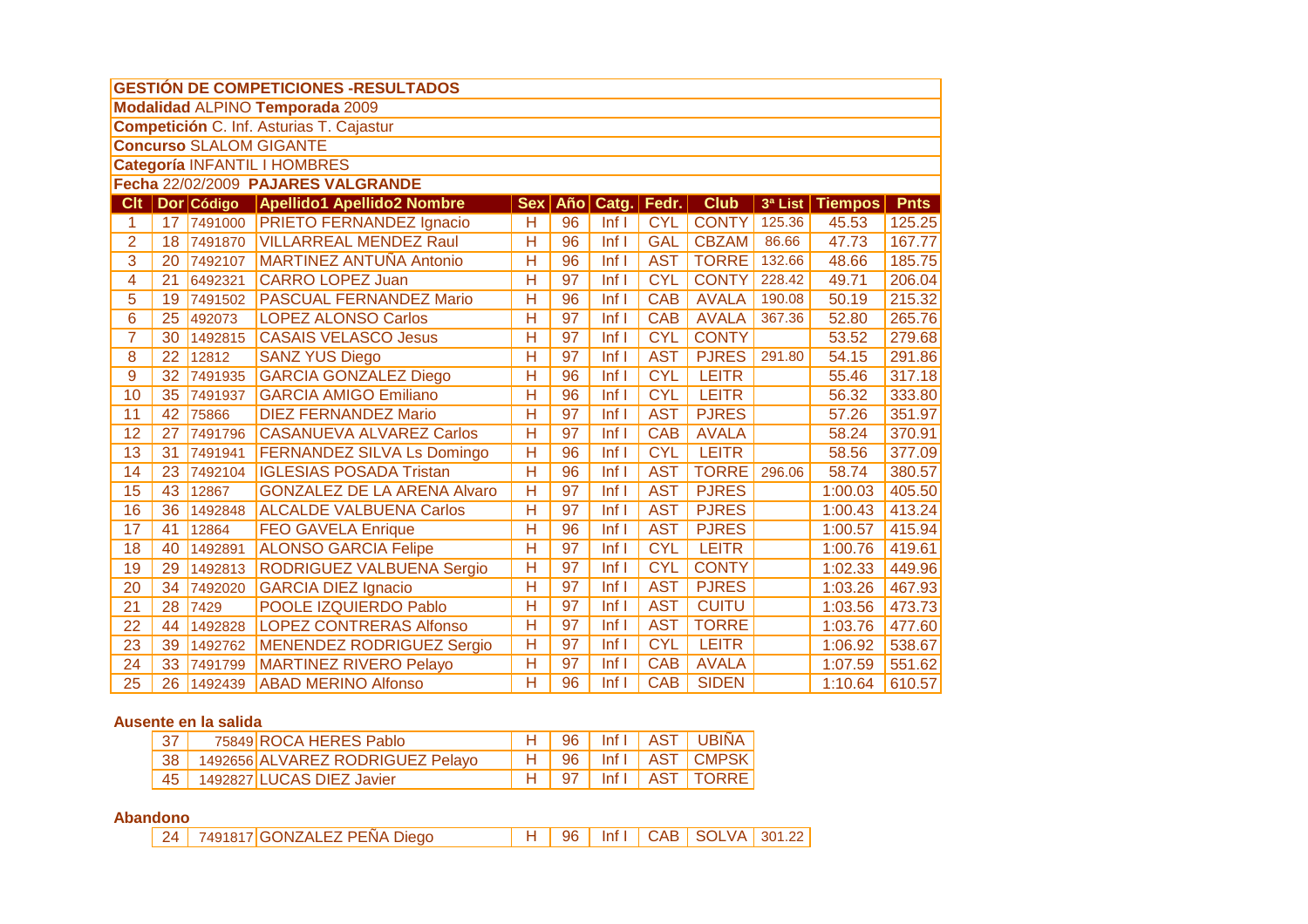| <b>GESTIÓN DE COMPETICIONES - INSCRIPCIONES</b> |                                    |       |                                       |                         |  |                       |                          |              |              |                      |         |  |  |  |
|-------------------------------------------------|------------------------------------|-------|---------------------------------------|-------------------------|--|-----------------------|--------------------------|--------------|--------------|----------------------|---------|--|--|--|
| Modalidad ALPINO Temporada 2009                 |                                    |       |                                       |                         |  |                       |                          |              |              |                      |         |  |  |  |
| Competición C. Inf. Asturias T. Cajastur        |                                    |       |                                       |                         |  |                       |                          |              |              |                      |         |  |  |  |
|                                                 | <b>Concurso SLALOM GIGANTE</b>     |       |                                       |                         |  |                       |                          |              |              |                      |         |  |  |  |
|                                                 | <b>Categoría INFANTIL II Damas</b> |       |                                       |                         |  |                       |                          |              |              |                      |         |  |  |  |
| Fecha 22/02/2009 PAJARES VALGRANDE              |                                    |       |                                       |                         |  |                       |                          |              |              |                      |         |  |  |  |
| <b>Clt</b>                                      |                                    |       | Dor Código Apellido1 Apellido2 Nombre |                         |  |                       | Sex Año Catg. Fedr. Club |              |              | 3ª List Tiempos Pnts |         |  |  |  |
| $\overline{1}$                                  | 46                                 |       | 7490114 REY PICON Andrea              | D                       |  | $94$ Inf 2            | <b>GAL</b>               | <b>MARIS</b> | 14.62        | 45.65                | 85.70   |  |  |  |
| $\overline{2}$                                  | 49                                 |       | 7491267 MENDEZ CALLEJA Emma           | D                       |  | $95$ Inf 2            | <b>CYL</b>               | <b>CONTY</b> | 103.18 47.24 |                      | 116.35  |  |  |  |
| $\overline{3}$                                  | 48                                 |       | 7490477 PRIETO FERNANDEZ Irene        | D                       |  | $94$ Inf 2            | <b>CYL</b>               | <b>CONTY</b> | 114.66 49.77 |                      | 165.12  |  |  |  |
| $\overline{\mathbf{4}}$                         | 52                                 |       | 7491429 GARRIDO RIVAS Olaya           | D                       |  | $95$ Inf 2            | <b>AST</b>               | <b>TORRE</b> | 231.27 51.32 |                      | 195.00  |  |  |  |
| 5                                               | 51                                 |       | 7491073 L LACALLE ABASOLO Estitxu     | D                       |  | $95$ Inf 2            | <b>CAB</b>               | <b>SIDEN</b> | 210.13 51.38 |                      | 196.16  |  |  |  |
| $\overline{6}$                                  | 50                                 |       | 7491942 RODRIGUEZ ARIAS Leyre         | D                       |  | $95$ Inf 2            | <b>CYL</b>               | <b>LEITR</b> | 191.18 51.40 |                      | 196.54  |  |  |  |
| $\overline{7}$                                  | 54                                 | 12526 | <b>GALLEGO YAÑEZ Maria</b>            | D                       |  | $94$ Inf 2            | <b>AST</b>               | <b>CMPSK</b> | 248.24 54.36 |                      | 253.60  |  |  |  |
| 8                                               | 57                                 |       | 7491074 ARENAS RODRIGUEZ Olea         | D                       |  | $95$ Inf 2            | <b>CAB</b>               | <b>SIDEN</b> | 381.77       | 55.22                | 270.18  |  |  |  |
| 9                                               | 62                                 |       | 7491946 RODRIGUEZ AMIGO Marta         | $\overline{\mathsf{D}}$ |  | 94 Inf 2              | <b>CYL</b>               | <b>LEITR</b> |              | 55.33                | 272.30  |  |  |  |
| 10                                              | $\overline{58}$                    |       | 7491075 GUTIERREZ ARENAS Elena        | D                       |  | $95$ Inf 2            | <b>CAB</b>               | <b>SIDEN</b> | 390.16       | 56.01                | 285.41  |  |  |  |
| 11                                              | 60                                 |       | 7491939 GONZALEZ PINTEÑO Aida         | D                       |  | 95 Inf 2              | <b>CYL</b>               | <b>LEITR</b> |              | 56.74                | 299.48  |  |  |  |
| 12                                              | 53                                 | 75846 | <b>DIAZ ALVAREZ Claudia</b>           | D                       |  | $95$ Inf 2            | <b>AST</b>               | <b>PJRES</b> | 240.13       | 57.94                | 322.62  |  |  |  |
| 13                                              | 67                                 |       | 7492193 FERNANDEZ ORRACA Andrea       | D                       |  | $95$ Inf 2            | <b>CYL</b>               | <b>LEITR</b> |              | 58.07                | 325.12  |  |  |  |
| 14                                              | 59                                 |       | 7491943 GARCIA AMIGO Lucia Em         | D                       |  | 94 Inf 2              | <b>CYL</b>               | <b>LEITR</b> |              | 58.77                | 338.62  |  |  |  |
| 15                                              | 56                                 |       | 1492735 FERNANDEZ SUAREZ Alicia       | D                       |  | $94$ Inf 2            | <b>AST</b>               | <b>TORRE</b> | 377.58       | 1:01.73              | 395.68  |  |  |  |
| 16                                              | 68                                 |       | 7492189 LOPEZ MARQUES Andrea          | D                       |  | $95$ Inf 2            | <b>CYL</b>               | <b>LEITR</b> |              | 1:04.31              | 445.41  |  |  |  |
| 17                                              | 63                                 |       | 6492258 MAYO JUAN Lidia               | D                       |  | $\overline{94}$ Inf 2 | <b>CYL</b>               | <b>LEITR</b> |              | 1:04.61              | 451.19  |  |  |  |
| 18                                              | 66                                 |       | 1492965 MARTINEZ RIVERO Maria         | D                       |  | $95$ Inf 2            | <b>CAB</b>               | <b>AVALA</b> |              | 1:06.87              | 494.76  |  |  |  |
| 19                                              | 64                                 |       | 7492191 FERNANDEZ BARRERO Yoselin     | D                       |  | $95$ Inf 2            | <b>CYL</b>               | <b>LEITR</b> |              | 1:09.40              | 543.53  |  |  |  |
| 20                                              | 61                                 |       | 7490334 CABAL VILLANUEVA Eva          | D                       |  | $95$ Inf 2            | <b>AST</b>               | <b>PJRES</b> |              | 1:35.30              | 1042.81 |  |  |  |

## Ausente en la salida

|  | 12019IGARCIA DE PAZ Ana  |  |  | D 94 Inf 2 AST PJRES          |  |
|--|--------------------------|--|--|-------------------------------|--|
|  | ⊺7491257 TEVAR ERREA Ana |  |  | D   95 Inf 2 CAB AVALA 282.16 |  |

## **Abandono**

# **Descalificado**

47 7491427 ALONSO MARTIN Iciar  $\overline{D}$ 95 Inf 2 AST **TORRE** 130.98